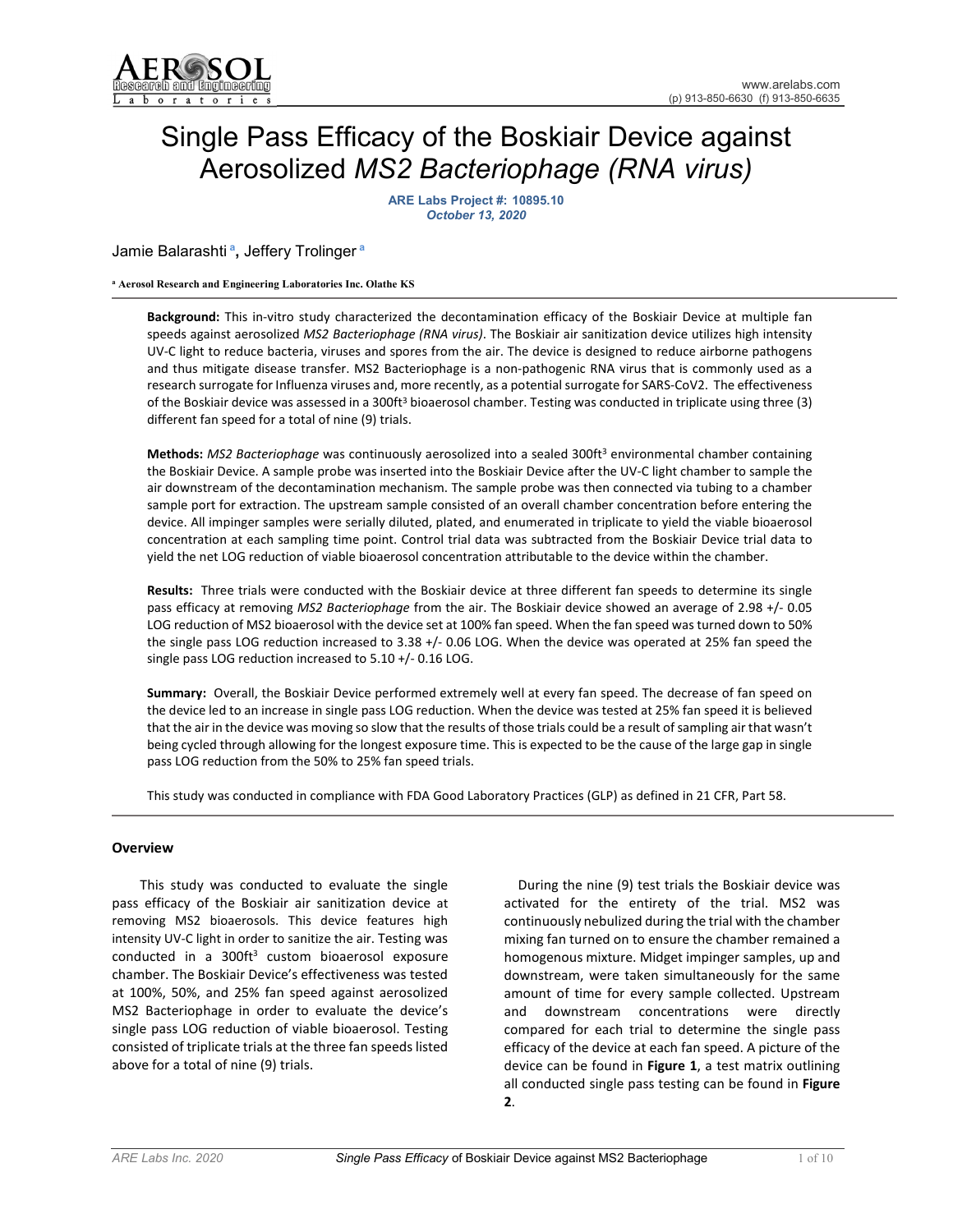



 **Figure 1:** *Front view (left) and back view (right) of the Boskiair Device.*

#### **Test Location and Conditions**

Testing was conducted at Aerosol Research and Engineering labs located at 15320 S. Cornice Street in Olathe, Kansas 66062. Laboratory conditions were approximately 75.0°F with 60% relative humidity during this study.

#### **Testing Chamber**

The primary aerosol exposure chamber containing the Boskiair device is a sealed 300ft<sup>3</sup> environmental chamber constructed of 3/8" Lexan and outfitted with all necessary pass-though and sub-systems sampling ports. The chamber is equipped with HEPA filtered house air in order to maintain a clean background environment prior to all testing and to allow rapid air flushing through the chamber after completion of each exposure to ensure a clean background at before conducting subsequent trials.

chamber was operated in a balanced push/pull aerosol inlet and vacuum to eliminate over or under pressure in the chamber. The chamber was operated at a slightly negative pressure, -0.3 inH2O, for technician safety. Once aerosolization of the challenge organism at the beginning of each trial was complete, the inlet and vacuum balance were cut off and the chamber sat idly until air sample collections. The chamber is outfitted with two AGI-30 impinger sample ports located on the long ends and on top of the chamber.

During the aerosolization of the bioaerosol, the

The chamber was equipped with a mixing fan to ensure spatial homogeneity of bioaerosol during aerosolization and sampling. This fan was switched on during the aerosolization of the bioaerosol into the chamber and left on for the duration of all of the trials. A test chamber flow diagram can be found in **Figure 3**.

| Trial          | Run       | <b>Device</b><br>Speed | <b>Device</b> | Organism                         | Target<br><b>Monodispersed</b><br><b>Particle Size</b> | Sample<br>Time (min) | Equipment          |
|----------------|-----------|------------------------|---------------|----------------------------------|--------------------------------------------------------|----------------------|--------------------|
| T1             | Challenge | $100\%$                | Boskiair Air  | MS2 Bacteriophage -<br>RNA Virus | $1.8 - 2.0$ um                                         |                      | Chemglass Midget   |
| T <sub>2</sub> | Challenge | $100\%$                | Sanitizer     |                                  |                                                        |                      | Impingers, 6-jet   |
| T3             | Challenge | $100\%$                |               |                                  |                                                        |                      | collison nebulizer |
| T <sub>4</sub> | Challenge | 50%                    | Boskiair Air  | MS2 Bacteriophage -<br>RNA Virus | $1.8 - 2.0$ um                                         |                      | Chemglass Midget   |
| T5             | Challenge | 50%                    | Sanitizer     |                                  |                                                        |                      | Impingers, 6-jet   |
| T6             | Challenge | 50%                    |               |                                  |                                                        |                      | collison nebulizer |
| T7             | Challenge | 25%                    | Boskiair Air  | MS2 Bacteriophage -<br>RNA Virus | $1.8 - 2.0$ um                                         |                      | Chemglass Midget   |
| T <sub>8</sub> | Challenge | 25%                    | Sanitizer     |                                  |                                                        |                      | Impingers, 6-jet   |
| T <sub>9</sub> | Challenge | 25%                    |               |                                  |                                                        |                      | collison nebulizer |

**Boskiair Single Pass Testing Matrix**

**Figure 2**: *Testing Matrix*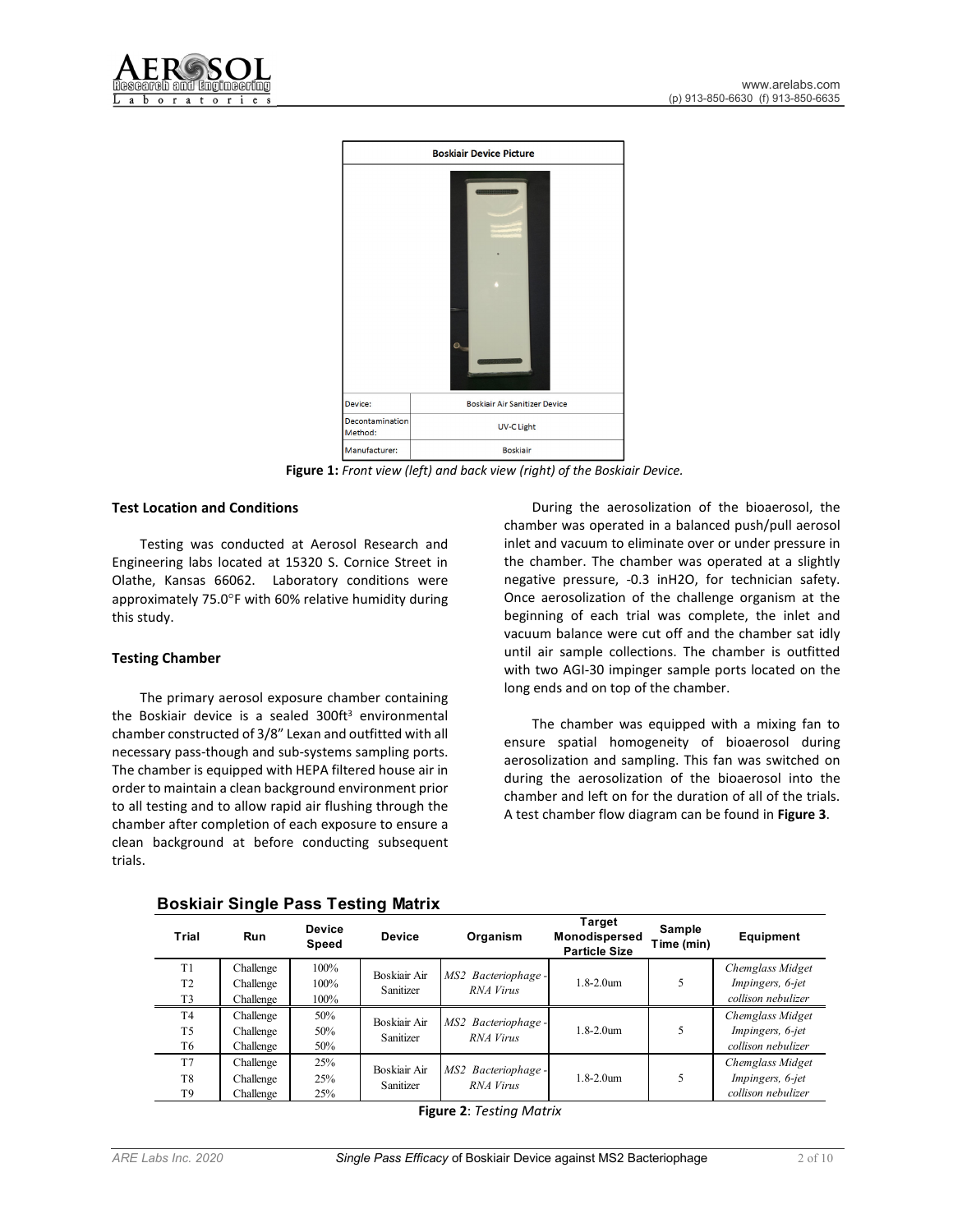



#### 300L Primary Aerosol Containment Chamber Single Pass **Testing System**

**Figure 3**: *Single Pass Testing System Exposure Chamber Flow Diagram*

#### **Bioaerosol Generation System**

*MS2* was disseminated using a MiniHeart Hi-Flo medical nebulizer (Westmed Inc. Tuscon, AZ) driven by purified filtered house air supply. A pressure regulator allowed for control of disseminated particle size, use rate, and sheer force generated within the Collison nebulizer.

#### **Bioaerosol Sampling and Monitoring System**

Two ChemGlass midget impingers were used for bioaerosol collection to determine upstream and downstream concentrations. The upstream impinger sampled the ambient chamber air to determine initial concentrations. The downstream impinger was connected to a sample probe installed by the outlet of the Boskiair device. The midget impinger vacuum source was maintained at a negative pressure of 18 inches of Hg during all characterization and test sampling to assure critical flow conditions. The ChemGlass midget impingers were flow characterized using a calibrated TSI model 4040 mass flow meter.

The impingers were filled with 5 mL of sterilized PBS (addition of 0.005% v/v Tween 80) for bioaerosol collection. The addition of Tween 80 was shown to increase the impinger collection efficiency and deagglomeration of all microorganisms for proper plate counts.

#### **Species Selection**

Species selection is based on Biological Safety Level 1 (BSL1) surrogates for BSL3 pathogenic organisms. MS2 bacteriophage (ATCC 15597-B1) is positive-sense, singlestranded RNA virus that infects the bacterium Escherichia coli and other members of the Enterobacteriaceae family. MS2 is routinely used as a surrogate for pathogenic RNA viruses, such as influenza and is a tentative surrogate for coronavirus, SARS-CoV2. The species selection table for MS2 Bacteriophage is shown in **Figure 4**.

The US FDA guidance document; Enforcement Policy for Sterilizers, Disinfectant Devices, and Air Purifiers During the Coronavirus Disease 2019 (COVID-19) Public Health Emergency; states that lipid enveloped viruses such as coronaviruses are the least resistant microorganisms to disinfectants. It is assumed that this trend is similar for other chemical and catalytic methods

| <b>Type</b>      | <b>Surrogate Species</b> | ATCC #   | Host          | <b>Growth Media</b> | Incubation | Incubation<br>Temp | <b>Notes</b>            |
|------------------|--------------------------|----------|---------------|---------------------|------------|--------------------|-------------------------|
| <b>RNA Virus</b> | MS2 Bacteriophage        | 15597-B1 | E. coli 15597 | Trypticase Soy      | Aerobic    | $37^{\circ}$ C     | <b>Infectious Agent</b> |

**Figure 4:** *Species selection table*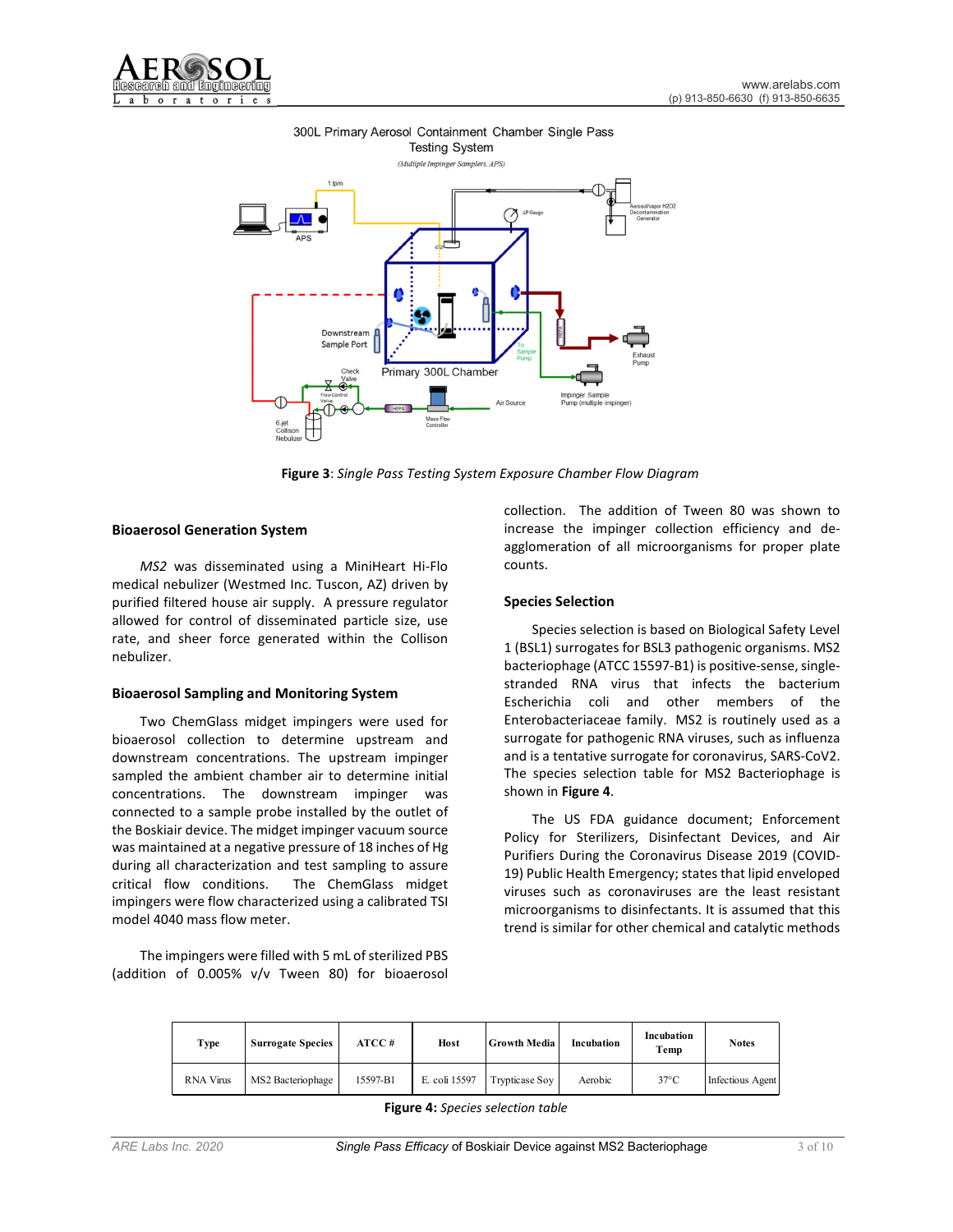

of kill. MS2 is an icosahedral, positive-sense, singlestranded viral RNA bacteriophage. It is non-lipid enveloped, which makes it more resistant to disinfection than lipid enveloped viruses. It therefore should be more resistant to kill. **Figure 4** is a graphic from the FDA document, COVID Sterilizers, Disinfectant Devices, and Air Purifiers Guidance, demonstrating microbial resistance to disinfection.



**Figure 5:** *Disinfection Resistance graphic from the FDA document* 

#### **Viral Culture & Preparation**

Pure strain viral seed stock and host bacterium were obtained from ATCC. Host bacterium was grown in a similar fashion to the vegetative cells in an appropriate liquid media. The liquid media was infected during the logarithmic growth cycle with the specific bacteriophage. After an appropriate incubation time the cells were lysed and the cellular debris discharged by centrifugation. MS2 stock yields were greater than 1 x  $10^{11}$  plaque forming units per milliliter (pfu/ml) with a single amplification procedure.

#### **Bioaerosol Plating and Enumeration**

Impinger and stock biological cultures were serially diluted and plated in triplicate (multiple serial dilutions) using a standard spread plate assay technique onto tryptic soy agar plates. The plated cultures were incubated for 24 hours, enumerated and recorded.

#### **Bioaerosol Particle Size Data**

Aerosol particle size distributions were measured with the APS. The APS has a dynamic measurement range of 0.5 to 20μm and was programmed to take consecutive real time one minute aerosol samples throughout the duration of each aerosol trial. Data was logged in real time to an Acer laptop computer, regressed, and plotted. Aerosol particle size distribution for MS2 is shown in **Figure 5.**



*Chamber* 

#### **Boskiair Device Testing Method**

For each challenge test, the nebulizer was filled with approximately 30 mL of biological stock and operated at 35 psi for the duration of testing. During the Boskiair Device trials, the impingers were filled with 5 mL of sterilized PBS (addition of 0.005% v/v Tween 80) for bioaerosol collection. The addition of Tween 80 has been shown to increase the impinger collection efficiency and de-agglomeration of micro-organisms.

The chamber mixing fans were turned on for the duration of every trial to assure a homogeneous bioaerosol concentration in the test chamber prior to the impinger samples. For the remainder of both control and test trials mixing fans remained off except during sampling periods in order to ensure bioaerosol homogeneity within the chamber for accurate sample collection.

Following bioaerosol generation, the upstream impinger sampling the ambient chamber and the downstream impinger sampling the Boskiair Device output air were sampled in unison for a duration of 3 minutes. After the three minutes the aliquots of impinger samples were collected and then used for plating. Impingers were rinsed 6x with sterile filtered water between each sampling interval, and re-filled with sterile PBS using sterile graduated pipettes for sample collection.

In order to test the various fan speeds for this experiment the fan speed of the device was characterized using an anemometer. The cord that controlled the fan for the device was then plugged into a variable auto transformer also known as a variac to determine at which voltage the device ran at 50% fan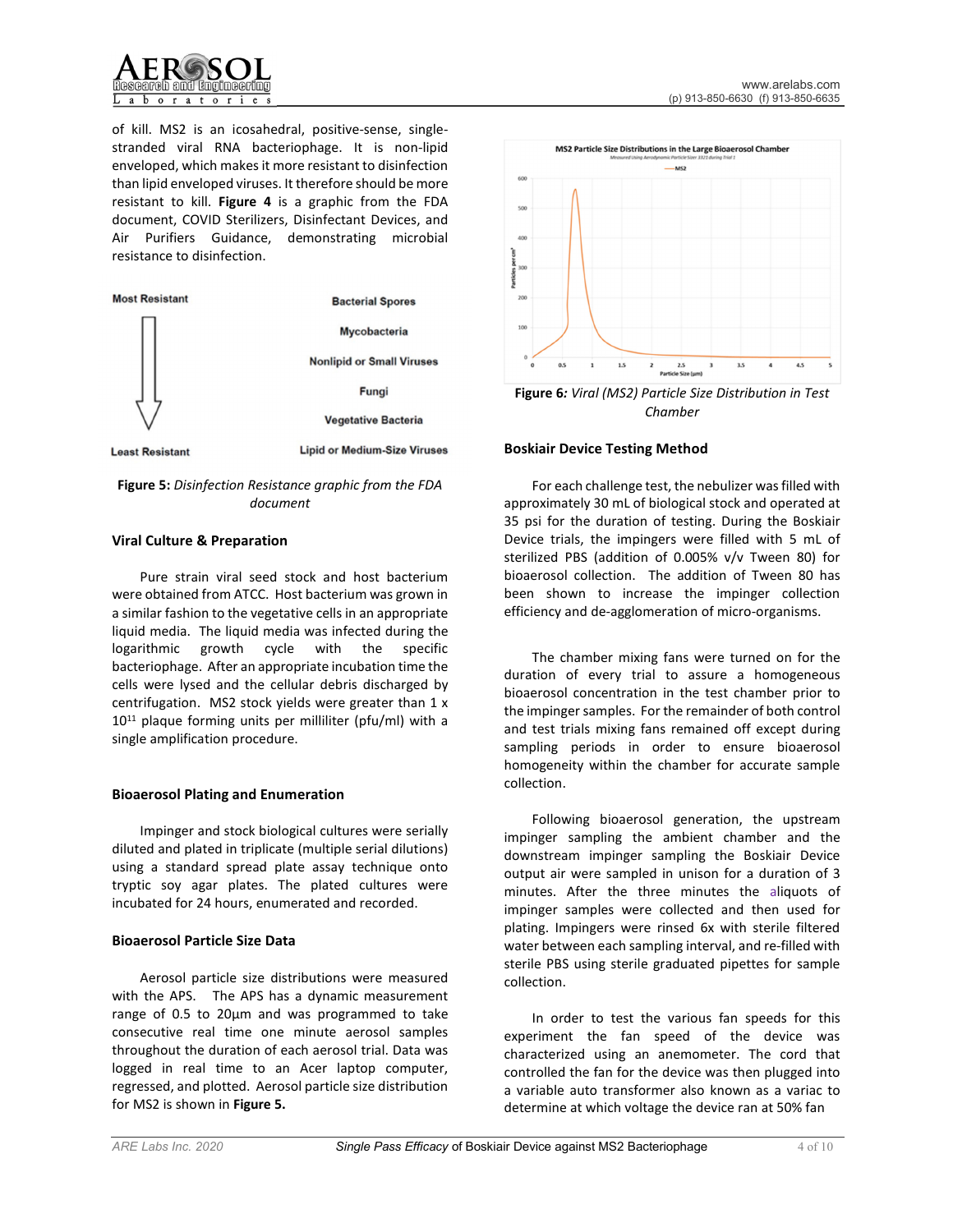

speed and then at 25% fan speed. The UV light of the device was left unaltered for the duration of testing. It was plugged in to a separate power source and left at full power.

Plates were incubated and enumerated for viable plaque forming unit (pfu) counts to calculate bioaerosol challenge concentrations in the chamber and reduction of viable microorganisms. This testing method was designed to assess the viable bioaerosol reduction in the test chamber, it did not directly assess the kill of the microorganisms. The test matrix for this study is shown in **Figure 7.** A timeline diagram for all conducted trial testing is shown in **Figure 8.** 

#### **Post-Testing Decontamination and Prep**

Following each test, the chamber was air flow evacuated/purged for a minimum of thirty minutes between tests and analyzed with a TSI Aerodynamic Particle Sizer (APS) for particle concentration decrease to baseline levels between each test. At the conclusion of testing the chamber was decontaminated using 35% vaporous food grade hydrogen peroxide. The nebulizer and impingers were cleaned at the conclusion of each day of testing by soaking in a 5% bleach bath for 20 minutes. The nebulizer and impingers were then submerged in a DI water bath, removed, and spray rinsed 6x with filtered DI water until use.

#### **Data Analysis**

The data analysis of this testing shows the results of the triplicate trials for each condition conducted for this study. All results indicate the calculated viable bioaerosol inside the exposure chamber and the concentration of viable aerosol post exposure through the device. All trials show individual and group average +/- standard deviations for LOG reduction on a per trial basis.

#### **Boskiair Device Results**

 *MS2 stock* was prepared 48 hours in advance, and grew to a concentration greater than 10e9 cfu/ml the same *MS2* stock was used for all conducted testing. For the trials that were ran at 100 % fan speed the average single pass LOG reduction of the trials came out at 2.98 LOG with a standard deviation of 0.05 LOG.

 When the Boskiair Device was tested at 50% fan speed the device single pass LOG reduction increased to 3.38 LOG with a standard deviation of 0.06.

 The trials of the Boskiair Device where the fan speed was set to 25% fan speed the devices single pass LOG reduction showed an increase to 5.10 LOG reduction with a standard deviation of 0.16 LOG. The results of all of the trials as well as the group averages +/- standard deviation are pictured graphically in **Figure 7** and can be found in a summary table in **Figure 8**.



**Figure 7:** *LOG Reduction of MS2 Bacteriophage in control and Air Care 2 Device test trials.*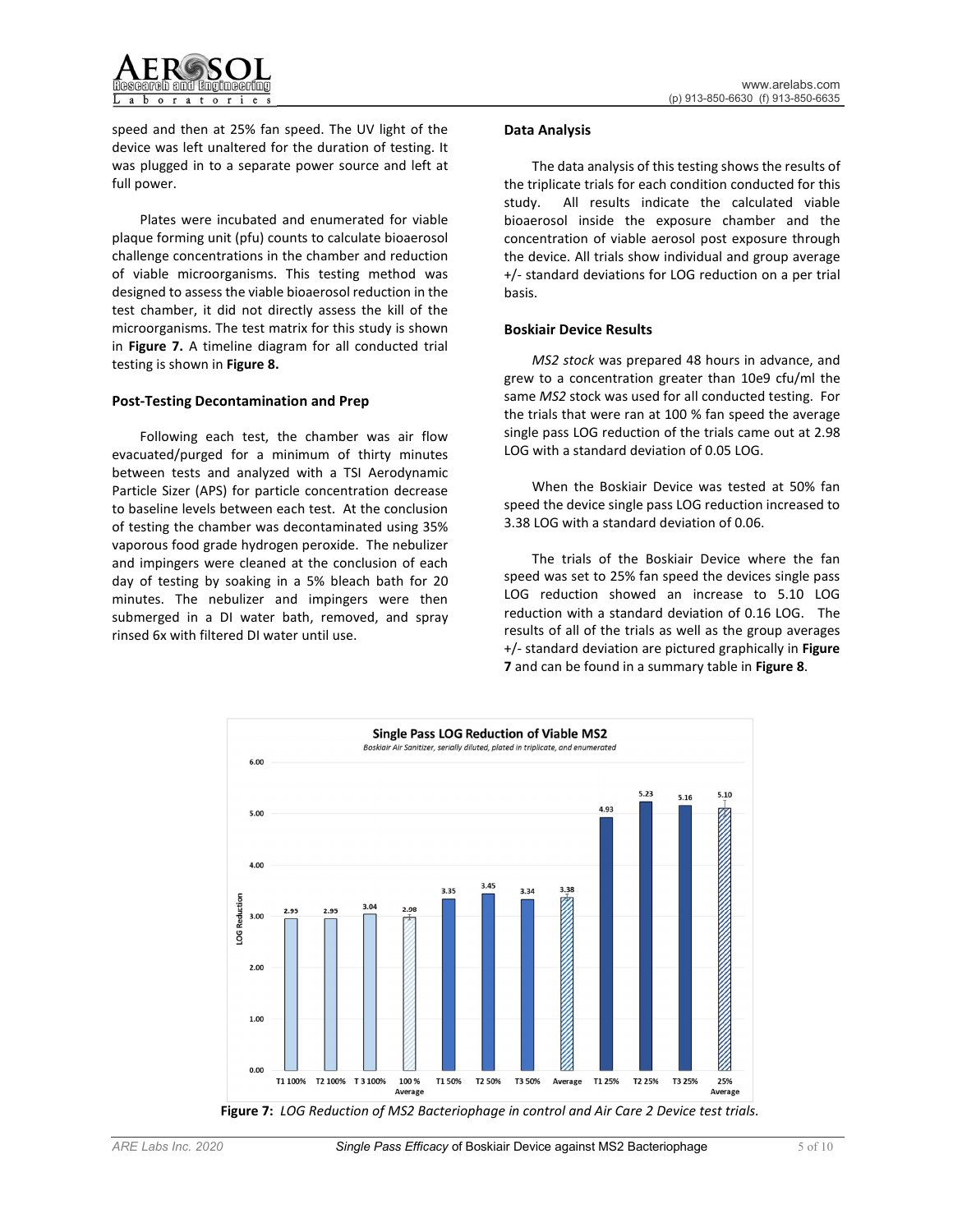

| <b>Trial ID</b>           | <b>Upstream Conc.</b> | <b>Downstream Conc.</b> | Percent remaining Percent Reduction |          | <b>LOG Reduction</b> | <b>Net LOG Reduction</b> |
|---------------------------|-----------------------|-------------------------|-------------------------------------|----------|----------------------|--------------------------|
| T1 100%                   | 2.05E+07              | 2.28E+04                | 0.111%                              | 99.889%  | $-2.95$              | 2.95                     |
| T2 100%                   | 2.00E+07              | 2.25E+04                | 0.113%                              | 99.888%  | $-2.95$              | 2.95                     |
| T3100%                    | 1.10E+07              | 1.00E+04                | 0.091%                              | 99.909%  | $-3.04$              | 3.04                     |
| 100% Average              | $2.03E + 07$          | $2.27E + 04$            | 0.105%                              | 99.895%  | $-2.98$              | 2.98                     |
| <b>Standard Deviation</b> | 5.35E+06              | 7.32E+03                | 0.012%                              | 0.012%   | 0.05                 | 0.05                     |
| T150%                     | 3.22E+07              | 1.45E+04                | 0.045%                              | 99.955%  | $-3.35$              | 3.35                     |
| T2 50%                    | 2.40E+07              | 8.50E+03                | 0.035%                              | 99.965%  | $-3.45$              | 3.45                     |
| T3 50%                    | $2.62E + 07$          | 1.20E+04                | 0.046%                              | 99.954%  | $-3.34$              | 3.34                     |
| Average                   | $2.74E + 07$          | $1.17E + 04$            | 0.0421%                             | 99.9579% | $-3.38$              | 3.38                     |
| <b>Standard Deviation</b> | $4.23E + 06$          | $3.01E + 03$            | 0.006%                              | 0.006%   | 0.06                 | 0.06                     |
| T1 25%                    | 4.15E+07              | 4.88E+02                | 0.0012%                             | 99.9988% | $-4.93$              | 4.93                     |
| T <sub>2</sub> 25%        | 4.33E+07              | 2.57E+02                | 0.0006%                             | 99.9994% | $-5.23$              | 5.23                     |
| T3 25%                    | 4.18E+07              | $2.92E + 02$            | 0.0007%                             | 99.9993% | $-5.16$              | 5.16                     |
| 25% Average               | $4.22E + 07$          | $3.46E + 02$            | 0.0008%                             | 99.9992% | $-5.10$              | 5.10                     |
| <b>Std. Deviation</b>     | $9.46E + 05$          | $1.25E + 02$            | 0.000%                              | 0.000%   | 0.16                 | 0.16                     |

#### **Boskiair Single Pass Testing Executive Summary Data**

**Figure 8:** Net *LOG Reduction of MS2 in Boskiair Device device test trials with Average +/- Std. Deviation.* 

#### **Summary**

Overall the Boskiair Device performed extremely well with a 2.98 LOG single pass reduction in viable airborne bioaerosol concentration when the devices fan speed was operating at 100%. The devices LOG reduction increased as the fan speed on the device decreased going down to a 3.38 LOG reduction when the fan was operated at 50%.

When the device was tested at 25% fan speed it appears that the speed was too low to move a steady stream of air through the device. Due to the low fan

speed the resonance time of the MS2 was increased significantly which allows for longer and more intense exposures to the UV lights which increases single pass efficacy. This results in a very high LOG reduction of 5.10 LOG at a single pass.

 This testing confirms that on each fan speed the Boskiair Device would be effective at reducing airborne influenza and norovirus pulmonary infections. Based on the FDA recommended surrogate organism chart this also implies that it would also have efficacy against airborne SARS-CoV2, although, specific claim would require testing against the SARS-CoV2 virus.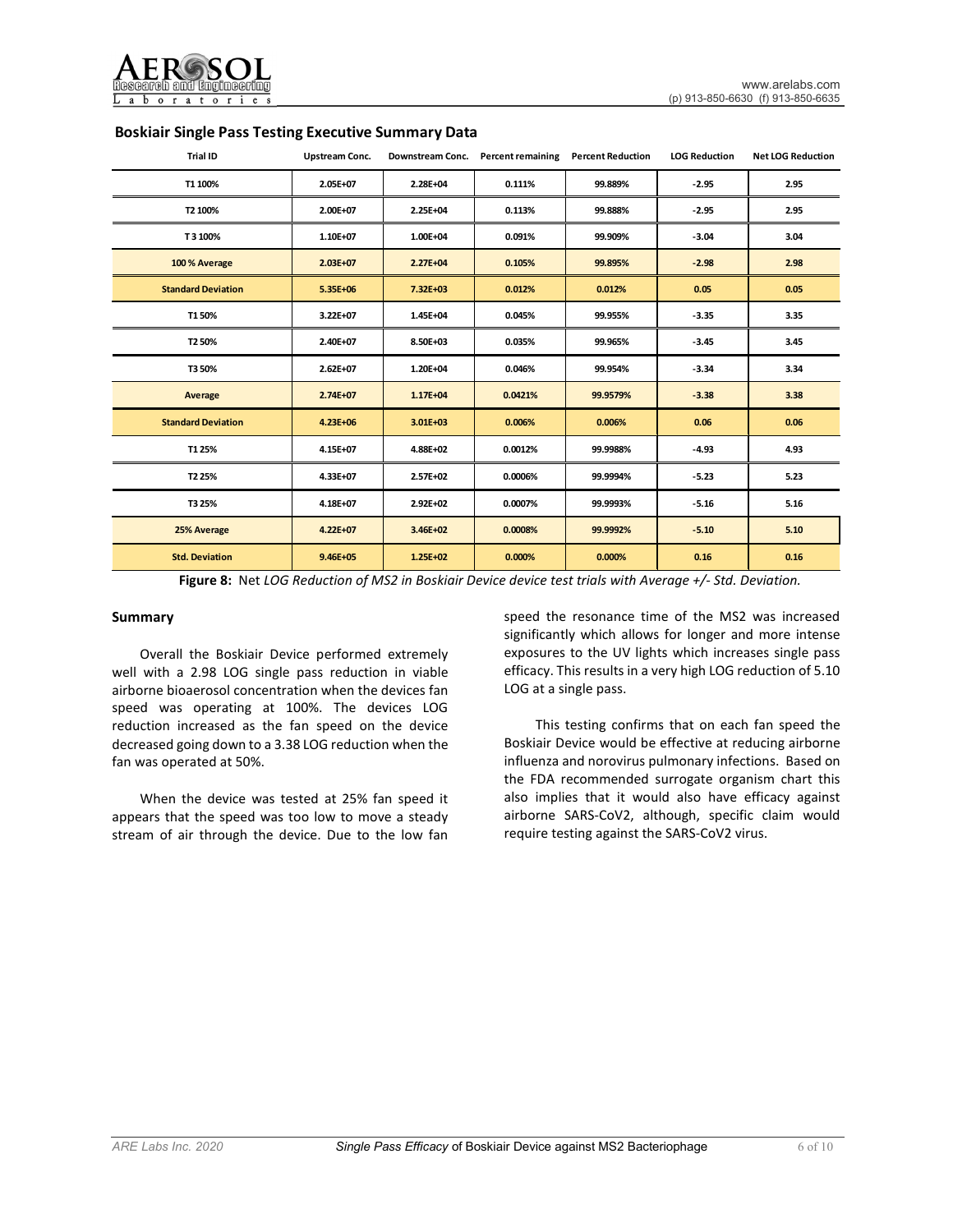

## **References**

T. Reponen, K. Willeke, V. Ulevicius et al. *Techniques of Dispersion of Microorganisms in Air.* Aerosol Science and Technology. 27: 1997. pp. 405-421.

Ding, Pei & Wang, Chiu-sen. (2001). Effect of Sampling Time on the Total Recovery Rate of AGI-30 Impingers for E. coli Aerosols. Aerosol and Air Quality Research. 1. 10.4209/aaqr.2020.06.0010.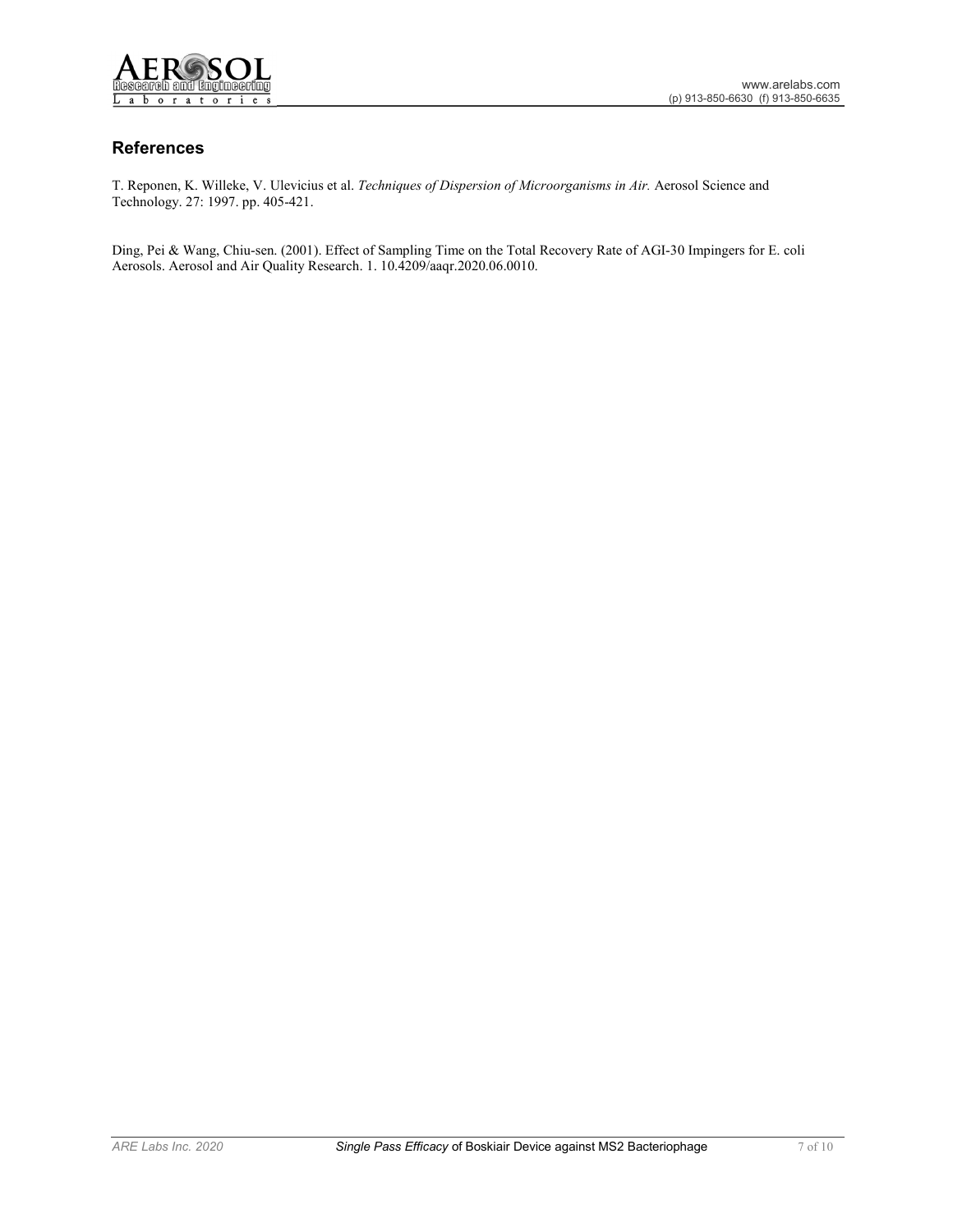

## **Analytical GLP Certificate**

Aerosol Research and Engineering Labs, Inc. 15320 S. Cornice Street Olathe, KS 66062

## **Project #**

10867.30

## **Study Director**

Jamie Balarashti Aerosol Research and Engineering Laboratories

## **GLP** Statement

We, the undersigned, herby certify that the work described herein was conducted by Aerosol Research and Engineering Laboratories in compliance with FDA Good Laboratory Practices (GLP) as defined in 21 CFR, Part 58.

**Study Director:**   $10/13/20$ 

Jamie D. Balarashti Study Director ARE Labs, Inc.

 10/13/2020 Date

## **Principal Investigator:**

Jeffery Trolinger Principal Investigator ARE Labs, Inc.

 10/13/2020 Date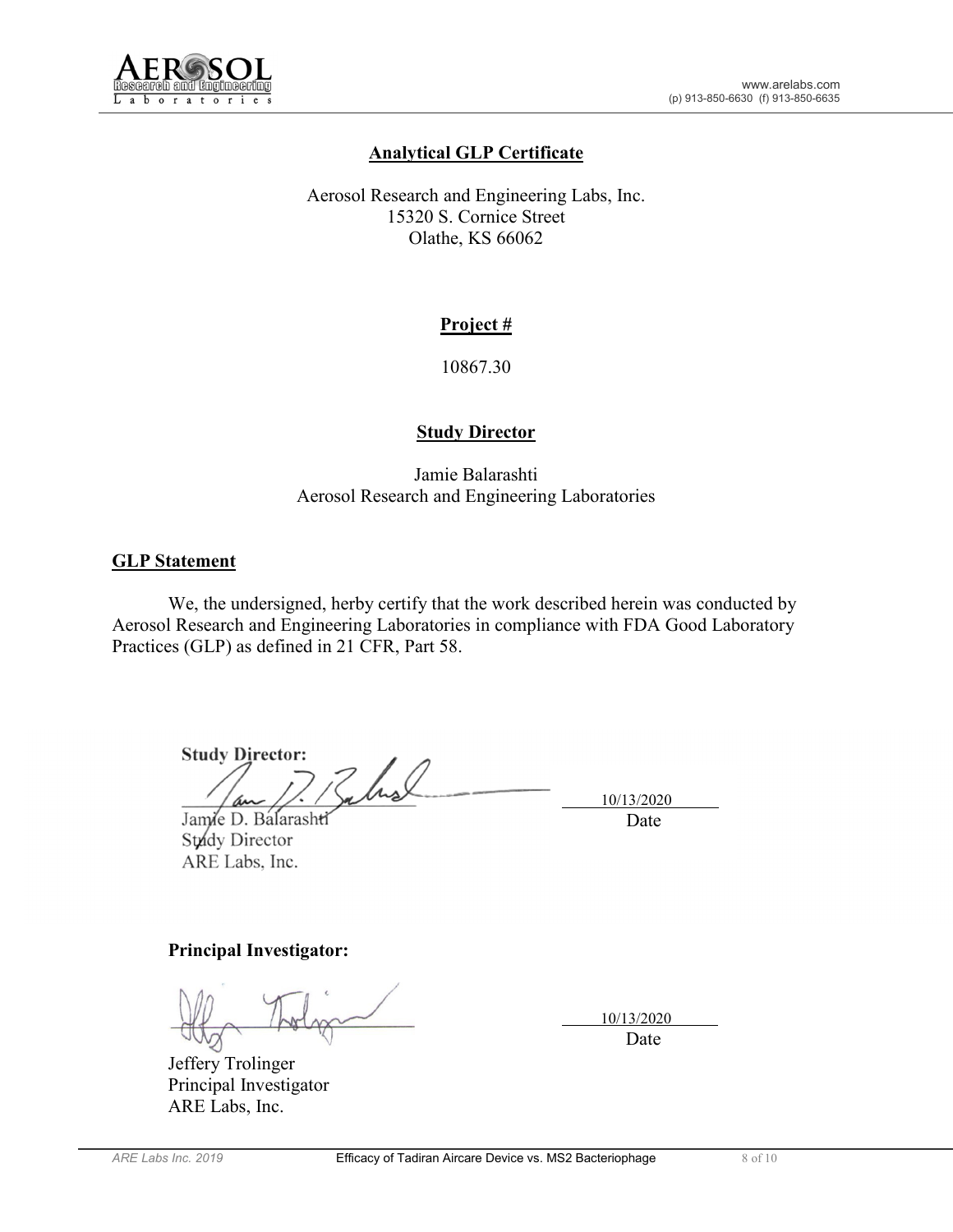

# **Appendix A: Calculations**

To evaluate the viable aerosol delivery efficiency and define operation parameters of the system, calculations based on (theoretical) 100% efficacy of aerosol dissemination were derived using the following steps:

- Plating and enumeration of the biological to derive the concentration of the stock suspension  $(C_s)$ in pfu/mL or cfu/mL, or cfu/g for dry powder.
- Collison 24 jet nebulizer liquid use rate  $(R_{neb})$  (volume of liquid generated by the nebulizer/time) at 30 psi air supply pressure = 1.0 ml/min.
- Collison 24 jet Generation time  $(t) = 3$  or 4 minutes, test dependent.
- Chamber volume  $(V_c) = 1,000$  Liters
- Nebulizer Generation efficiency  $(\varepsilon)$  (usually around 10%)

Assuming 100% efficiency, the quantity of aerosolized viable particles  $(V_P)$  per liter of air in the chamber for a given nebulizer stock concentration  $(C_s)$  is calculated as:

$$
\text{Nebulizer: } V_P = \frac{C_s \cdot R_{neb}}{V_c} t \cdot \varepsilon
$$

AGI – 30 impinger or 47mm filter collection calculation:

- Viable aerosol concentration collection  $(C_a)$  = cfu or pfu/L of chamber air.
- Viable Impinger concentration collection  $(C_{Imp})$  = cfu or pfu/mL from enumeration of impinger sample or filter sample.
- Impinger sample collection volume  $(I_{vol}) = 20$  mL collection fluid/impinger, or extraction fluid for filter.
- AGI–30 impinger or filter sample flow rate  $(Q_{imp}) = 12.5$  L/min.
- AGI–30 impinger or filter sample time  $(t) = 2$  to 10 minutes, test dependent.

For viable impinger or filter aerosol concentration collection  $(C_a)$  = cfu or pfu/L of chamber air:

$$
C_a = \frac{C_{\text{Imp}} \cdot I_{\text{vol}}}{Q_{\text{imp}}} t
$$